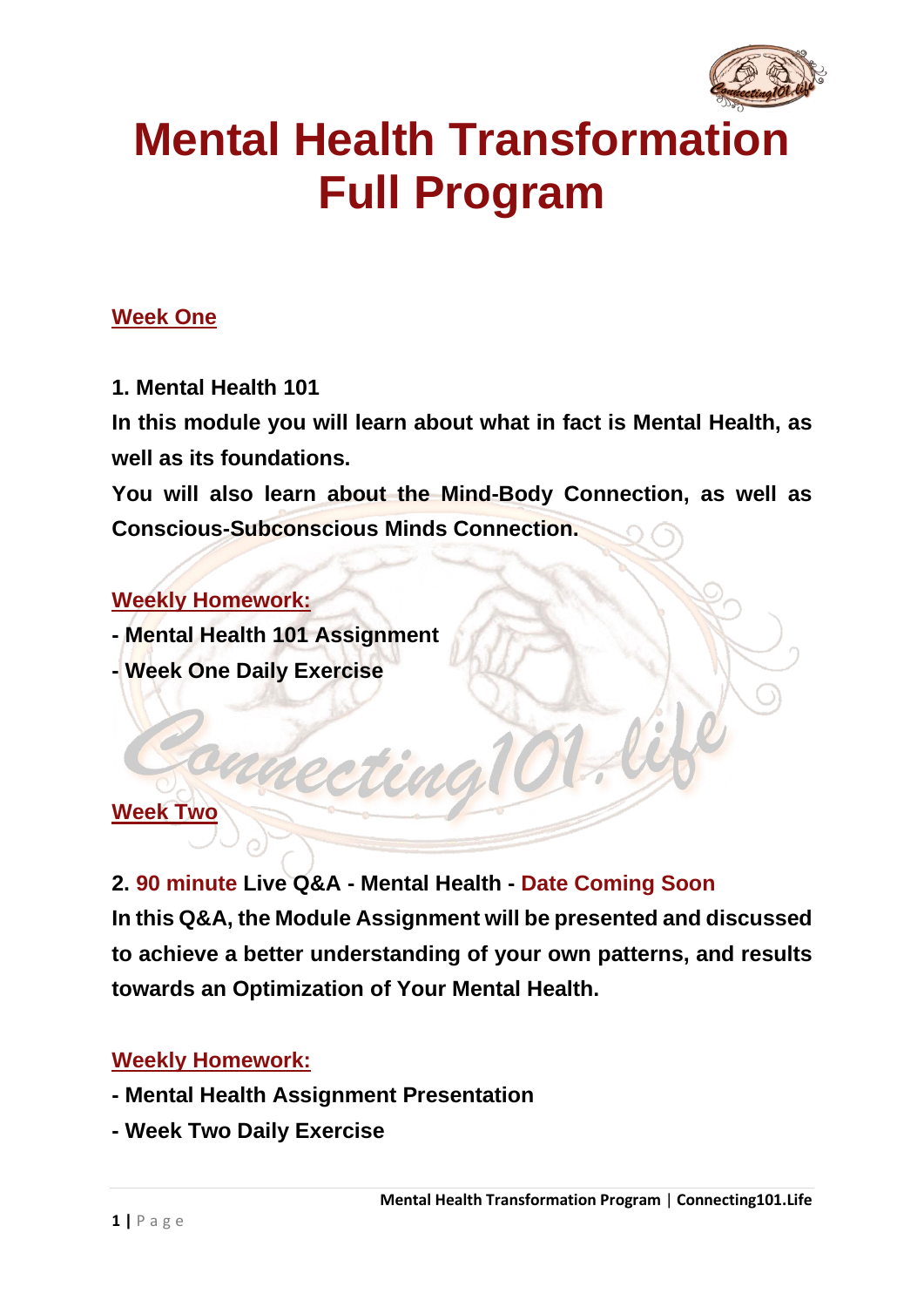

#### **Week Three**

#### **3. Attachment 101**

**In this module you will learn about what attachment is, how its foundations and patterns are formed earlier in life, and continuously developed throughout the formation of meaning relationships, along with how its styles shape the perception and experience of multiple types of relationships.**

#### **Weekly Homework:**

- **- Attachment 101 Assignment Presentation**
- **- Week Three Daily Exercise**

#### **Week Four**

**4. 90 minute Live Q&A - Attachment - Date Coming Soon In this Q&A, the Module Assignment will be presented and discussed to achieve a better understanding of your own patterns, and results towards an Optimization of Your Mental Health.**

- **- Attachment Assignment Presentation**
- **- Week Four Daily Exercise**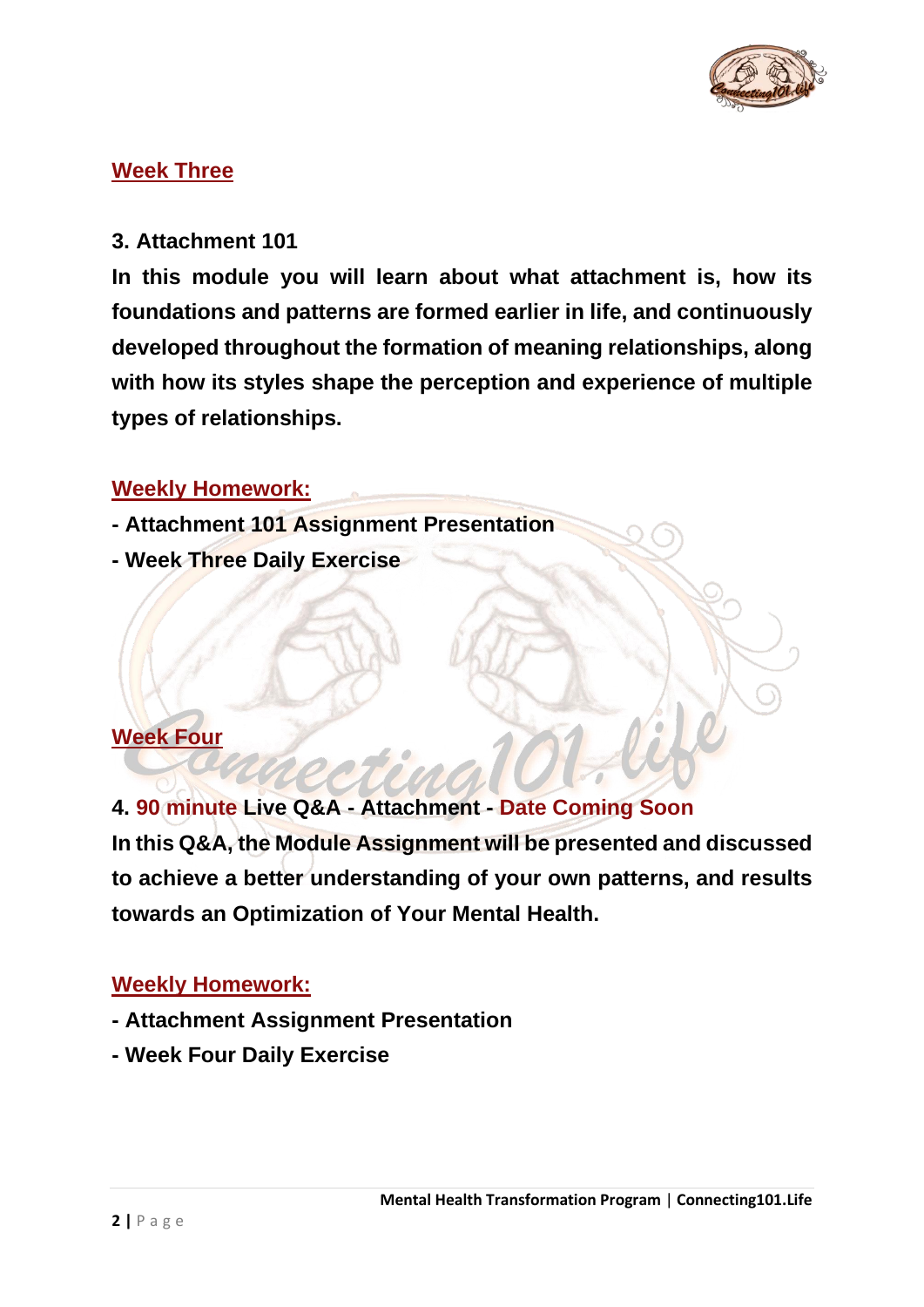

#### **Week Five**

#### **5. Pivoting Self-Connection, and Empathy**

**This module will be devoted to learning the Secrets about how to develop Self-Awareness, as the foundation stone to pivot Self-Connection, and Empathy.**

#### **Weekly Homework:**

- **- Self-Awareness Assignment**
- **- Week Five Daily Exercise**

#### **Week Six**

**6. 90 minute Live Q&A - Self-Connection and Empathy - Date Coming Soon**

**In this Q&A, the Module Assignment will be presented and discussed to achieve a better understanding of your own patterns, and results towards an Optimization of Your Mental Health.**

- **- Self-Awareness Assignment Presentation**
- **- Week Six Daily Exercise**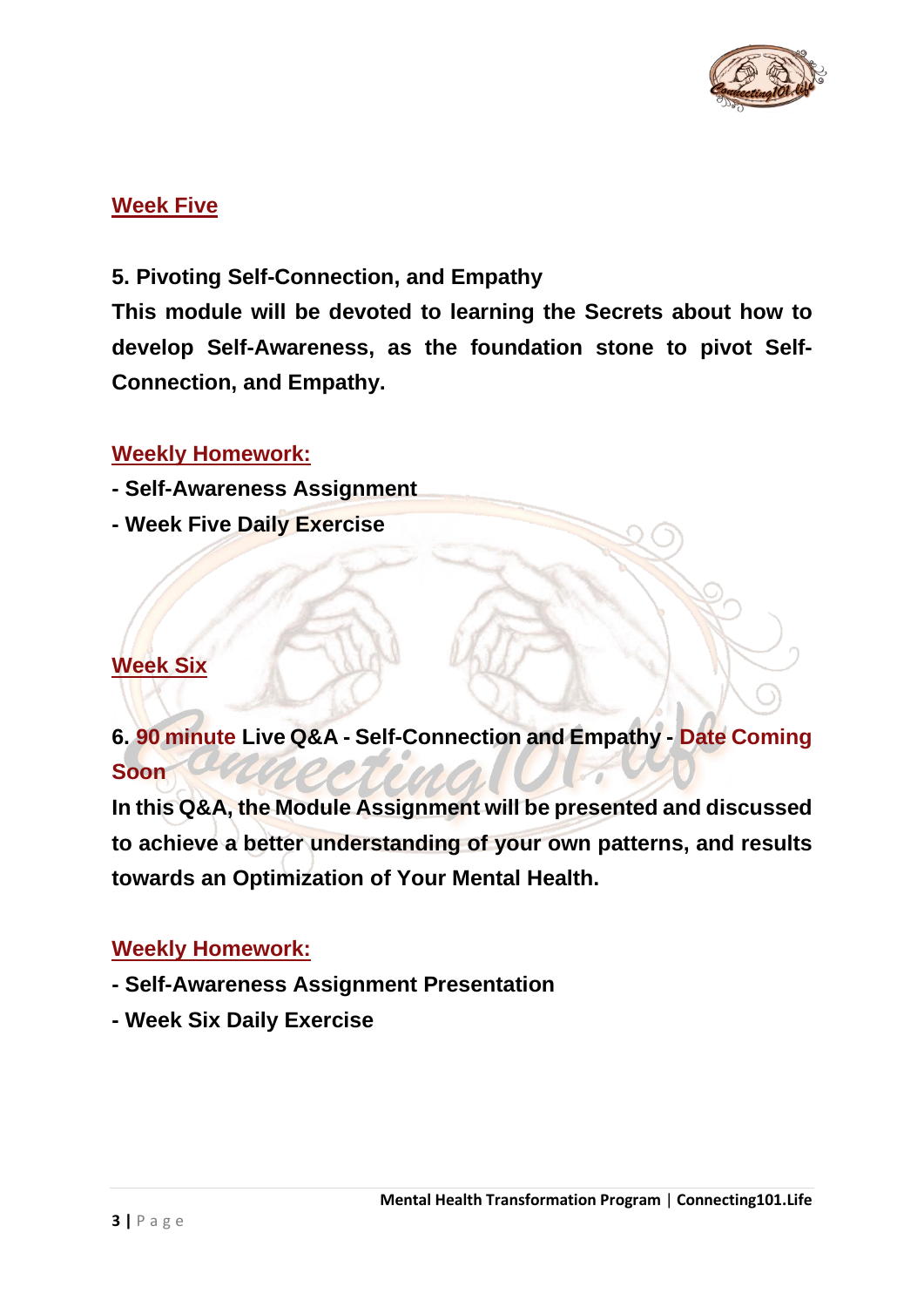

#### **Week Seven**

**7. The Neurobiology of Mental Health and Human Connection In this module we will take a deep dive into the way the human brain and body communicate with each other, in its own physiological language, and how that is transformed into Human-to-Human Communication.**

#### **Weekly Homework:**

- **- Human-Connection and Relationships Assignment**
- **- Week Seven Daily Exercise**

#### **Week Eight**

**8. Pivoting Emotional Intelligence**

**This module will be devoted to learn the Secrets about how to develop higher Emotional Intelligence, as a foundation for Self-Connection, and Connection with Others.**

- **- Emotional Intelligence Assignment**
- **- Week Eight Daily Exercise**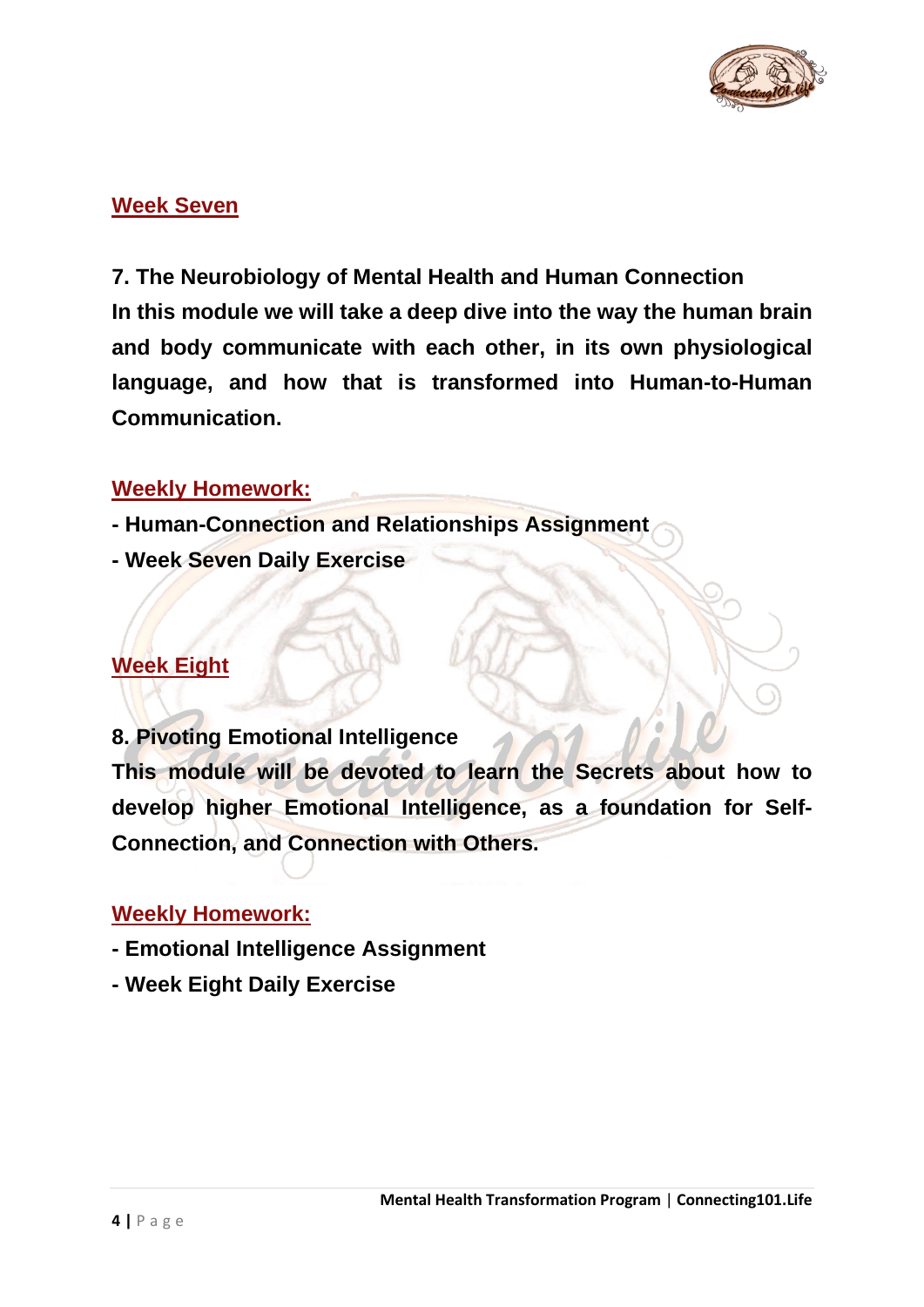

#### **Week Nine**

**9. 90 minute Live Q&A - Emotional Intelligence- Date Coming Soon In this Q&A, the Module Assignments will be presented and discussed to achieve a better understanding of your own patterns, and results towards an Optimization of Your Mental Health.**

#### **Weekly Homework:**

- **- Emotional Intelligence & Relationships Assignments Presentation**
- **- Week Nine Daily Exercise**

#### **Week Ten**

#### **10. Let's Talk about Trauma**

**In this module you will learn about the different layers and levels of trauma; along with how trauma is impacting your neural pathways, hijacking your brain into conditioned responses to life that are impacting your Mental Health daily.**

- **- Emotional Trauma Assignment**
- **- Week Ten Daily Exercise**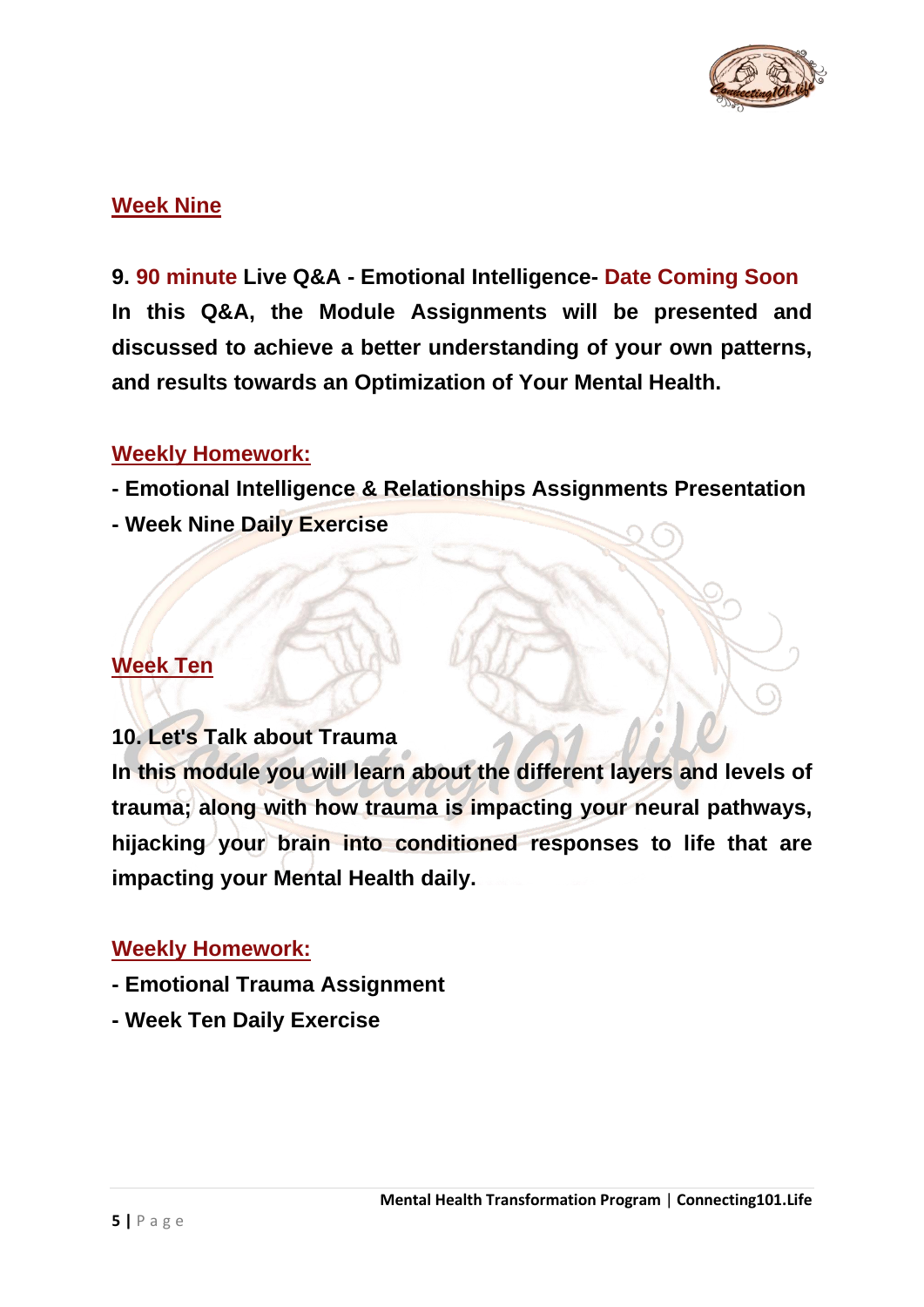

#### **Week Eleven**

#### **11. Healing Trauma and Transgenerational Trauma**

**Trauma does not just happen directly to us. It is also a potential inherited experience.**

**In this module you will learn what transgenerational trauma is, how is it passed on, and what types of impact might there be. In this module, we will also deep dive the principles of trauma healing.**

#### **Weekly Homework:**

- **- Transgenerational Trauma Assignment**
- **- Week Eleven Daily Exercise**

#### **Week Twelve**

**12. 90 minute Live Q&A - Trauma - Date Coming Soon**

**In this Q&A, the Module Assignments will be presented and discussed to achieve a better understanding of your own patterns, and results towards an Optimization of Your Mental Health.**

- **- Emotional & Transgenerational Trauma Assignments Presentation**
- **- Week Twelve Daily Exercise**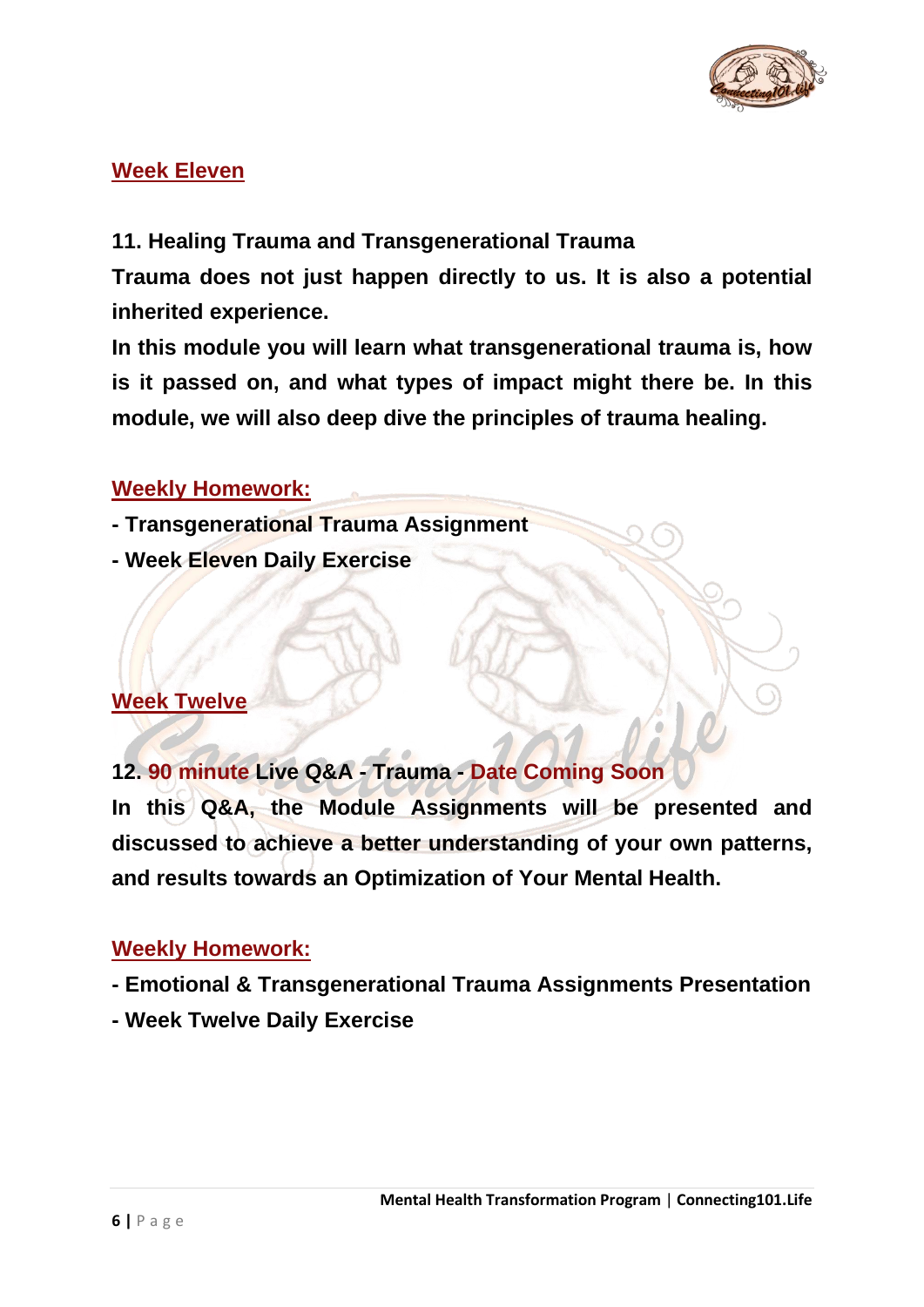

#### **Week Thirteen**

#### **13. Unveiling Your Inner Stories**

**In this module you will learn about the powerful Secrets of Storytelling, and about how you are perceiving and telling your own story to yourself and others, is impacting you and your Mental Health, along with your perception of the world and your relationship with other people.**

#### **Weekly Homework:**

- **- Inner Story Assignment**
- **- Week Thirteen Daily Exercise**

#### **Week Fourteen**

**14. 90 minute Live Q&A - Sharing Your Inner Story - Date Coming Soon**

**In this Q&A, the Module Assignment will be presented and discussed to achieve a better understanding of your own patterns, and results towards an Optimization of Your Mental Health.**

- **- Inner Story Assignment Presentation**
- **- Week Fourteen Daily Exercise**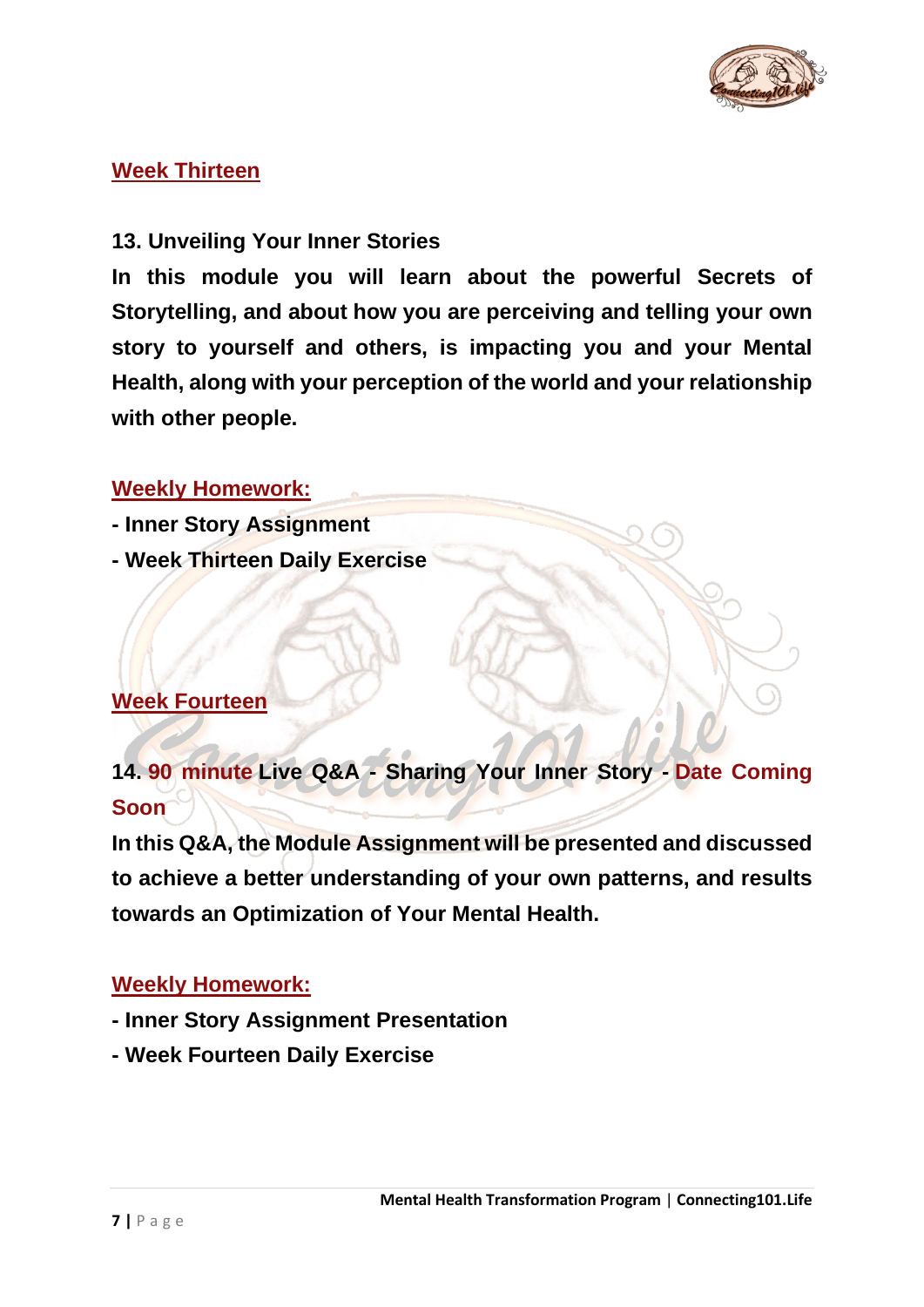

#### **Week Fifteen**

**15. Building Resilience and Growth Mindset**

**What does it really take to build a resilient and growth mindset? In this module we will unlock the Secrets and Benefits of a Resilient and Growth oriented Mind to face Life Challenges**

#### **Weekly Homework:**

- **- Growth Mindset Assignment**
- **- Week Fifteen Daily Exercise**

#### **Week Sixteen**

**16. 120 minute Live Q&A - Inner Story Transformation - Date Coming Soon**

**In this Q&A, the Module Assignments will be presented and discussed to achieve a better understanding of your own patterns, and results towards an Optimization of Your Mental Health.**

- **- Inner Story & Growth Mindset Assignments Presentation**
- **- Week Sixteen Daily Exercise**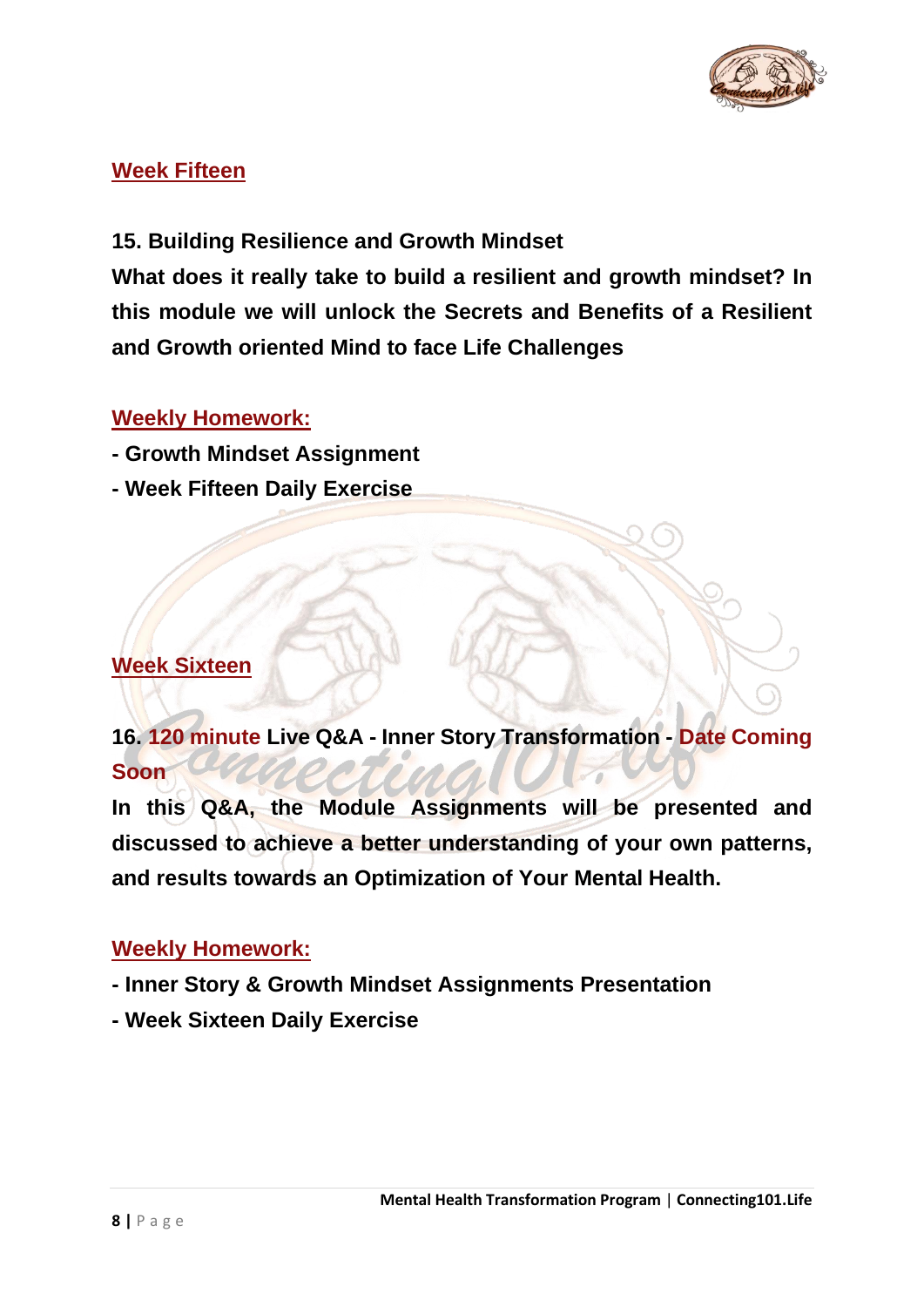

#### **Week Seventeen**

#### **17. Rewiring Your Brain**

**In this module you will learn, based on all the knowledge built in the previous sessions how to optimize and rewire Your Brain for Optimal Mental Health and Life Achievements. You will also discover the powerful impact on Mental Health of Lifestyle, Food, Natural Medicine Approaches and Natural Supplements.**

#### **Weekly Homework:**

- **- The Path to Your Best-Self Assignment**
- **- Creating Your Life Vision Assignment**
- **- Your Connection and Growth Ritual Assignment**
- **- Week Seventeen Daily Exercise**

#### **Week Eighteen**

**18. 120 minute Live Q&A - Your Best-Self & Life Vision - Date Coming Soon**

**In this closing Live Session you will be able to have an overview of all the modules, integrate them and present parts of your homework assignments, committing to take action to Pivot Your Mental Health and Create an Amazing Life... Your Amazing Life!**

#### **Weekly Homework:**

**- The Path to Your Best-Self & Creating Your Life Vision Assignments Presentation**

- **- Your Connection and Growth Ritual Assignment Presentation**
- **- Week Eighteen Daily Exercise**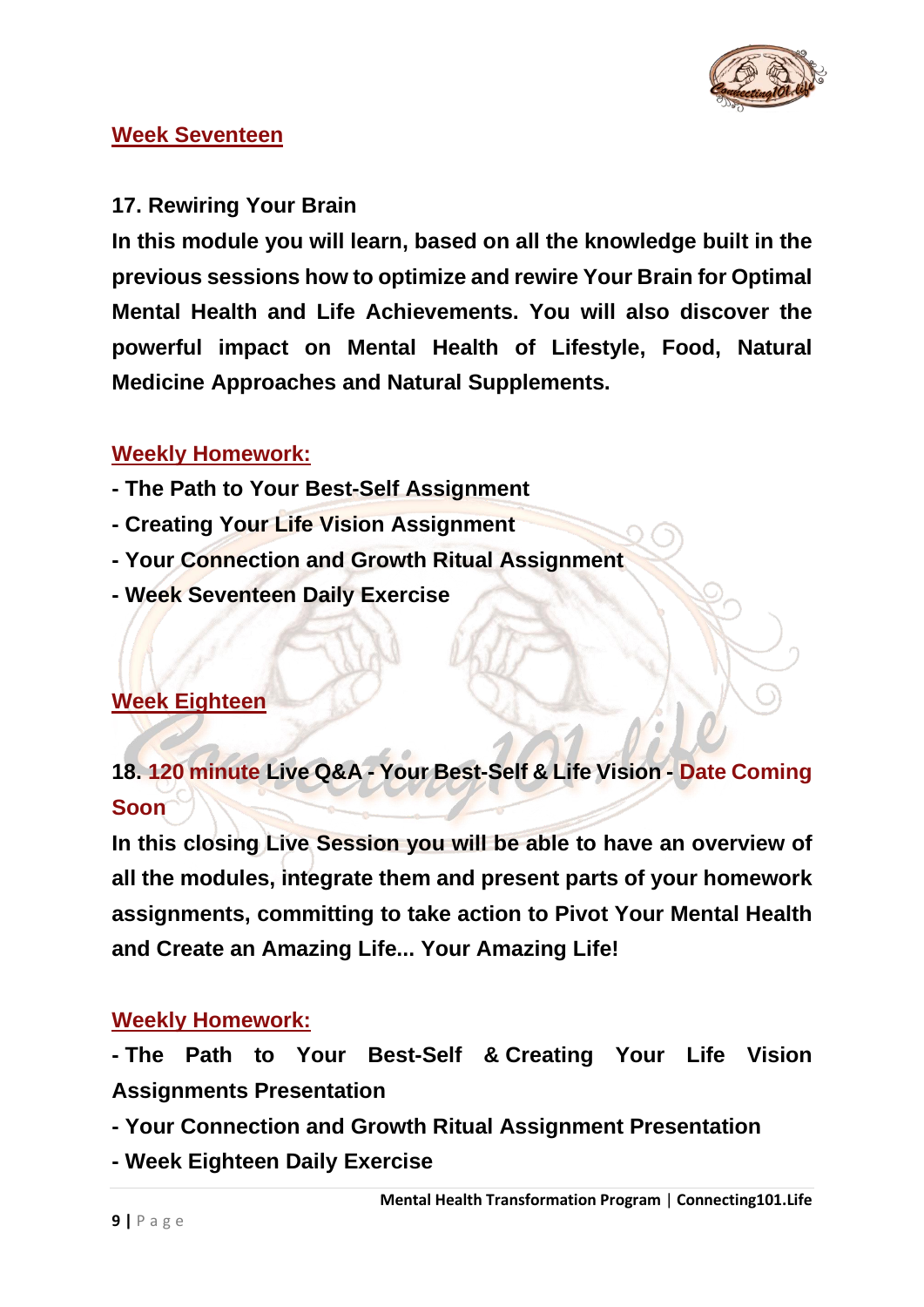

### **What You Will Get From This Program:**

**18 Weeks of Total Focus on Your Mental Health (Value: Priceless) More than 15 Hours of Recorded Content (Value: €2.550.00) Over than 13 Hours of Live Content (Value: €3.250.00) Live Q&As and Ongoing Email Support (Value: €3.000.00) Being Spotlighted in Fortnightly, in Eight Group Coaching Calls to Ask Your Questions, Clear You Doubts, and Present Your Progress (Value: €3.500.00) Daily Exercises (Value: Priceless) 12 Weekly Assignments (Value: Priceless) Supporting Group Community to Enhance Your Personal Process (Value: Priceless) 2 One-on-One Session with Alexandra Duque (Value: €700.00)**

**Lifetime Access to All Sessions Replays (Value: €3.000.00)**

#### **TOTAL VALUE: Over €17.000.00**